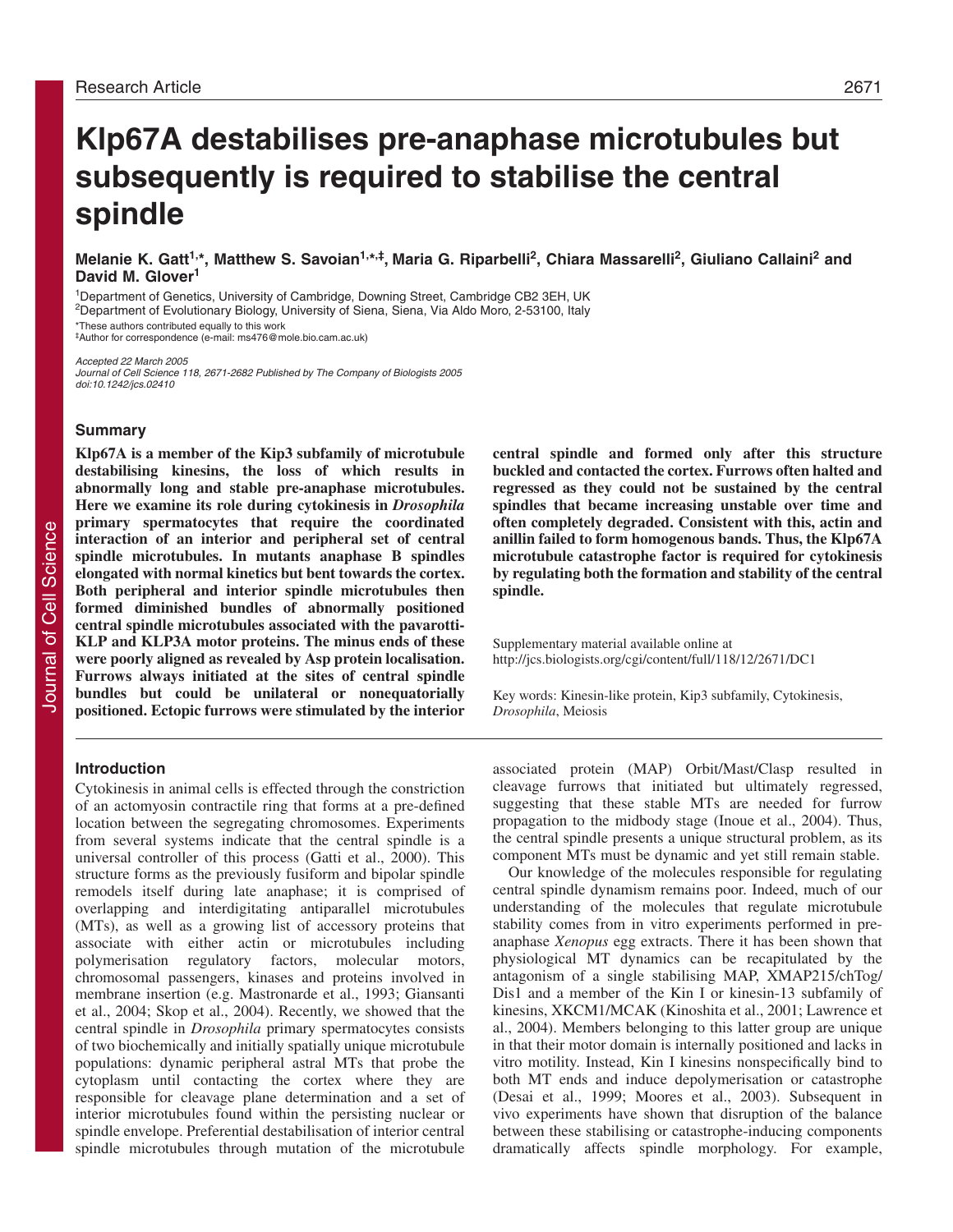depletion of Kin I depolymerases in vertebrate somatic cells (Kline-Smith and Walczak, 2002), as well as in *Drosophila* embryos and cultured cells (Goshima and Vale, 2003; Rogers et al., 2004), leads to a common phenotype with spindles often collapsing and their component MTs becoming abnormally long and stable. These spindle defects activate the spindle assembly checkpoint and prevent mitotic exit.

Members of the Kip3/Kinesin-8 subfamily (Lawrence et al., 2004) of kinesins have been classified as catastrophe factors on the basis of observations that their mutation or RNAi depletion leads to long microtubules that are highly resistant to depolymerising drugs. Several studies implicate these kinesins in regulating post-anaphase spindle dynamics and cytokinesis. Budding yeast mutants that lack the founding member of this subfamily, *kip3*, have abnormally long spindles following anaphase onset that continue to elongate such that they curve around the cell cortex. These overgrown spindles then require increased amounts of time to disassemble (Cottingham and Hoyt, 1997; Straight et al., 1998). Similarly, deletion of the fission yeast *kip3* orthologues *klp5/6* leads to chromosome congression and segregation defects on spindles that are almost twice as long as those in wild-type cells (Garcia et al., 2002a; Garcia et al., 2002b; West et al., 2002). Despite this morphological abnormality, the rate of anaphase B spindle elongation appeared unaltered in these mutants (West et al., 2002). Klp5/6 were also isolated in a screen for interactors with the guanine nucleotide exchange factor Scd1 (Li and Chang, 2003), which is part of the Ras1 pathway. Double mutants of *scd1* with either *klp5* or *klp6* prevented actin and the anillin orthologue Mid1 from forming their characteristic and welldefined equatorial bands leading to cytokinesis failure. Interestingly, both of these kinesins also bound directly to the septin-recruiting small GTPase Cdc42 (Li and Chang, 2003).

The *Drosophila* orthologue of Kip3 is Klp67A (West et al., 2001; Savoian et al., 2004). Time-lapse analyses have shown that this catastrophe factor is needed for proper chromosome congression and segregation during male meiosis I (Savoian et al., 2004). In fixed preparations of mutant primary spermatocytes the microtubules appeared overgrown and the spindles were poorly organised before anaphase onset, after which time defined central spindles were conspicuously absent and cytokinesis failed (Gandhi et al., 2004; Savoian et al., 2004). The MT aberrations were not unique to meiosis as mutant syncitial embryos also formed elongated metaphase spindles that subsequently failed to reorganise into central spindles (Gandhi et al., 2004). However, a true cytokinesis does not occur in the early stages of *Drosophila* embryogenesis (Foe and Alberts, 1983) and thus the effects of Klp67A depletion on cleavage are unclear.

We therefore chose to re-examine the role of Klp67A in central spindle morphogenesis and cytokinesis by examining both living and fixed preparations of mutant *Drosophila* primary spermatocytes. Here we show that cytokinesis fails in approximately 44% of *klp67A* hypomorphic mutant cells. The spindle elongated during anaphase B but the centrosomes failed to separate and the resulting central spindle was distorted and contained decreased numbers of microtubule bundles. We found that furrow formation was initiated by peripheral central spindle microtubules as in wild-type cells but furrows could not be sustained as central spindles were not robust and their component MTs degraded over time. Moreover, furrows formed at ectopic sites when distorted bundles of interior central spindle microtubules contacted the cell cortex. These data are the first live cell characterisations of a catastrophe factor mutant during animal cell cytokinesis. They reveal that in the absence of a Kip3 subfamily MT catastrophe factor, the central spindle becomes distorted and unstable. They further provide direct evidence that the interior central spindle microtubules like their peripheral counterparts are sufficient to induce cleavage when proximal to the cortex.

### **Materials and Methods**

### Flies and husbandry

Two different *klp67A* mutant alleles were employed in this study: *klp67A<sup>42705</sup>* and *klp67AEP(3)3516* as well as the deficiency chromosome *Df(3L)29A6, kni[r1-1]p[p]*. These mutants are severe hypomorphs and the Klp67A protein is undetectable in testes extracts subjected to western blotting. The different allelic combinations yield similar phenotypes (Savoian et al., 2004) and thus are referred to as *klp67A* mutants in the text. The following alleles were also used:  $polo<sup>1</sup>/polo<sup>10</sup>$ (Donaldson et al., 2001), *klp3Ae4* (Williams et al., 1995) and *GFPpavarotti*, which is driven by the ubquitin promoter and located on chromosome II (Minestrini et al., 2003). All flies were reared according to standard procedures and maintained at 25°C.

### Immunofluorescence microscopy

Testes were prepared for staining using standard methanol and acetone fixation unless otherwise indicated (Cenci et al., 1994). To label microtubules primary antibodies against β-tubulin (Boehringer Mannheim) were diluted 1:200 or tyrosinated α-tubulin (Harlan Sera-Lab) 1:20. Centrioles were stained with the HsCen1p antibody at a concentration of 1:400. Antibodies to Pav-KLP and Klp3A were used at 1:100 and 1:500, respectively. Asp antibodies were diluted 1:50 and those against anillin at 1:1000. Klp67A staining was performed with the antibody described by Savoian et al. (Savoian et al., 2004) and used at a concentration of 1:50. Protein visualisation utilised commercially available secondary antibodies. For actin localisation cells were fixed with 3.7% formaldehyde according to the protocol of Gunsalus et al. (Gunsalus et al., 1995) and incubated with rhodaminelabelled phalloidin.

Images were acquired with a Leica TCS 4D laser-scanning microscope (Leica Lasertechnik) or with a Nikon Microphot microscope fitted with an MRC1024 scanning confocal head (Biorad), both using a  $63 \times (N.A. 1.4)$  objective lens. The figures shown are the maximum intensity projections of optical sections acquired at 0.2-0.5 µm steps.

### Live cell imaging and analysis

Multi-dimensional imaging was performed according to the method of Inoue et al. (Inoue et al., 2004). Briefly, testes were dissected under Voltalef 10s oil onto clean No.  $1\frac{1}{2}$  thickness coverslips that were attached to a metal slide lacking the central portion. Specimens were imaged on a Zeiss Axiovert 200 (Carl Zeiss Microimaging) microscope with a  $100 \times (N.A. 1.4)$  Differential Interference Contrast (DIC) lens and condenser (N.A. 0.55). At each 1 minute time interval, six near simultaneous DIC and EGFP optical sections of a 1  $\mu$ m step size were acquired through appropriate filter wheels and an EGFP/DsRed filtercube. Images were captured with a CoolSnap HQ camera (Roper Scientific) and stored on a PC. Image acquisition and subsequent analysis were performed using Metamorph (Universal Imaging). The fluorescence images shown are the maximum intensity projection of all six sections, and the corresponding DIC image is the single centre-most section taken from the z-stack.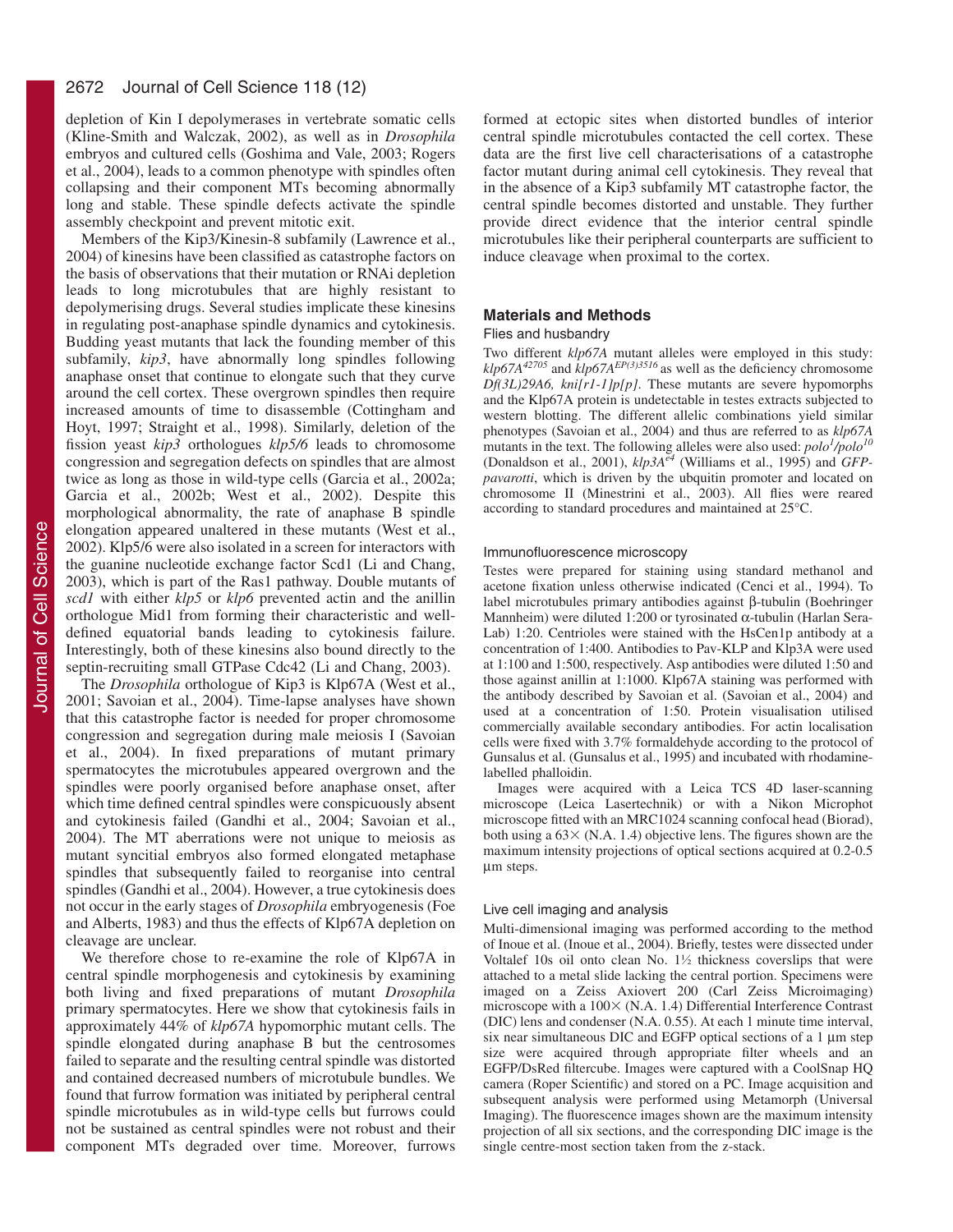mid-portion of the central spindle, suggesting a role in cytokinesis (Fig. S2 in supplementary material). In agreement with this, loss of Klp67A leads to aberrant spindle morphology and cleavage defects during meiosis (Gandhi et al., 2004; Savoian et al., 2004). However, the mechanism by which

It is possible to quantitate the frequency of cytokinetic failure during *Drosophila* male meiosis by examining the postmeiotic products in mutant spermatocytes. We have previously shown that extracts of testes from homozygous or hemizygous  $klp67A^{42705}$  or  $klp67A^{EP(3)3516}$  mutants had virtually

undetectable levels of Klp67A protein, indicating that these mutations are severe hypomorphs (Savoian et al., 2004). Such mutants show a dramatic increase in the occurrence of binucleate cells (compare  $44\%$  vs  $\lt 1\%$  in the wild-type; Table 1). Intriguingly, we also observed cytoplast-like structures that contained a Nebenkern, an aggregate of mitochondria that also segregates during meiosis, but no obvious nucleus (see below). Given the central spindle's fundamental role in both initiating and maintaining the cleavage furrow we next examined the morphology of this structure in *klp67A* mutants. In wild-type cells, the late anaphase/early telophase spindle remodels itself into a compact and polarised series of bundles found at the cell equator (Fig. 1A; inset). However, as illustrated in Fig. 1A, the central spindle could be highly distorted and greatly diminished in *klp67A* mutants. MTs of an apparently increased length were found between the daughter nuclei and these were bundled and organised to varying

or  $klp67A<sup>EP(3)3516</sup>$  mutants had virtually

cleavage fails remains to be fully determined.

|                                                                                                                                                                   |      | % Spermatids per class (% variation in nuclear size) |             |               |                  |  |
|-------------------------------------------------------------------------------------------------------------------------------------------------------------------|------|------------------------------------------------------|-------------|---------------|------------------|--|
| Genotype                                                                                                                                                          | n    | $\leq$ 1 nucleus/cell*                               | nuclei/cell | 2 nuclei/cell | $>4$ nuclei/cell |  |
| Oregon R                                                                                                                                                          | 1636 |                                                      | 100(0)      | $1 <$ $(<$ 1) |                  |  |
| klp67A/klp67A                                                                                                                                                     | 2445 | 19(48)                                               | 36(22)      | 44 (36)       | 1(60)            |  |
| klp67A/Df                                                                                                                                                         | 2127 | 24(50)                                               | 28 (24)     | 47 (39)       | 1 (68)           |  |
| $n$ , number of onion stage spermatids.<br>Df, deficiency chromosome $Df(3L)29A6$ , kni $[r1-1]p[p]$ .<br>*, nucleus significantly smaller than in the wild type. |      |                                                      |             |               |                  |  |

**Table 1. Quantitation of meiotic defects in onion stage spermatids**

To determine anaphase B spindle elongation velocity we selected cells in which the spindle envelope and therefore the spindle remained nearly co-planar throughout the duration of analysis. At each time point we superimposed the maximum intensity projection of the six β-tubulin-EGFP sections onto the centre-most 1-2 DIC sections and measured the distance between the two opposing centrosomes along a seven segment line drawn through the spindle long axis as demarcated by the midline of the spindle envelope (see Fig. S1 in supplementary material) using Metamorph. This multi-segmented line was necessary as spindles in *klp67A* mutants became bent and twisted and the movement of the centrosomes did not reflect the extent to which the spindle envelope and thus the spindle extended. The distances were then imported into Excel (Microsoft) and plotted. The average maximal spindle elongation velocity represents the slope of the line that best fits the eight or more contiguous and steepest points of the graph.

# **Results**

### Drosophila Klp67A is central spindle component required for cytokinesis

Recently we showed that Klp67A is a Kip3 subfamily depolymerase that is a transient component of pre-anaphase kinetochores and is required for proper chromosome congression and accurate anaphase segregation in *Drosophila* primary spermatocytes (Savoian et al., 2004). This earlier study had noted that following anaphase onset, Klp67A redistributed from the kinetochores and a diffuse cloud in a region of low microtubule density at the cell's equator to a tight band on the

**Fig. 1.** *klp67A* mutant primary spermatocytes lack robust central spindles and midbodies. (A) Late anaphase cells isolated from *klp67A* mutants or wild-type (inset) testes. Microtubules are in green, DNA in blue and the centriole marker Centrin in red. During late anaphase control cells form a symmetrical central spindle that spans the cell's equator. In *klp67A* mutants the central spindles are diminished and asymmetrical with microtubule bundles positioned on a single side of the cell (white arrowhead) or concentrating in the interior but lacking at the periphery (white arrow). Some centrosomeassociated MTs can be abnormally long and run along the periphery (black arrowhead). In other cells, the spindles become bent or Sshaped (black arrow). (B) In control cells

P

constriction of the contractile ring results in the formation of a dense midbody connecting the two daughter cells (inset). This structure was rarely observed in the mutant cells, which although partially constricted lacked discreet microtubule bundles at this later stage. Note how most cells homogenously contain individual, disorganised microtubules but that in some instances few microtubules are visible at the equator (arrowhead). Bar,  $10 \mu m$ .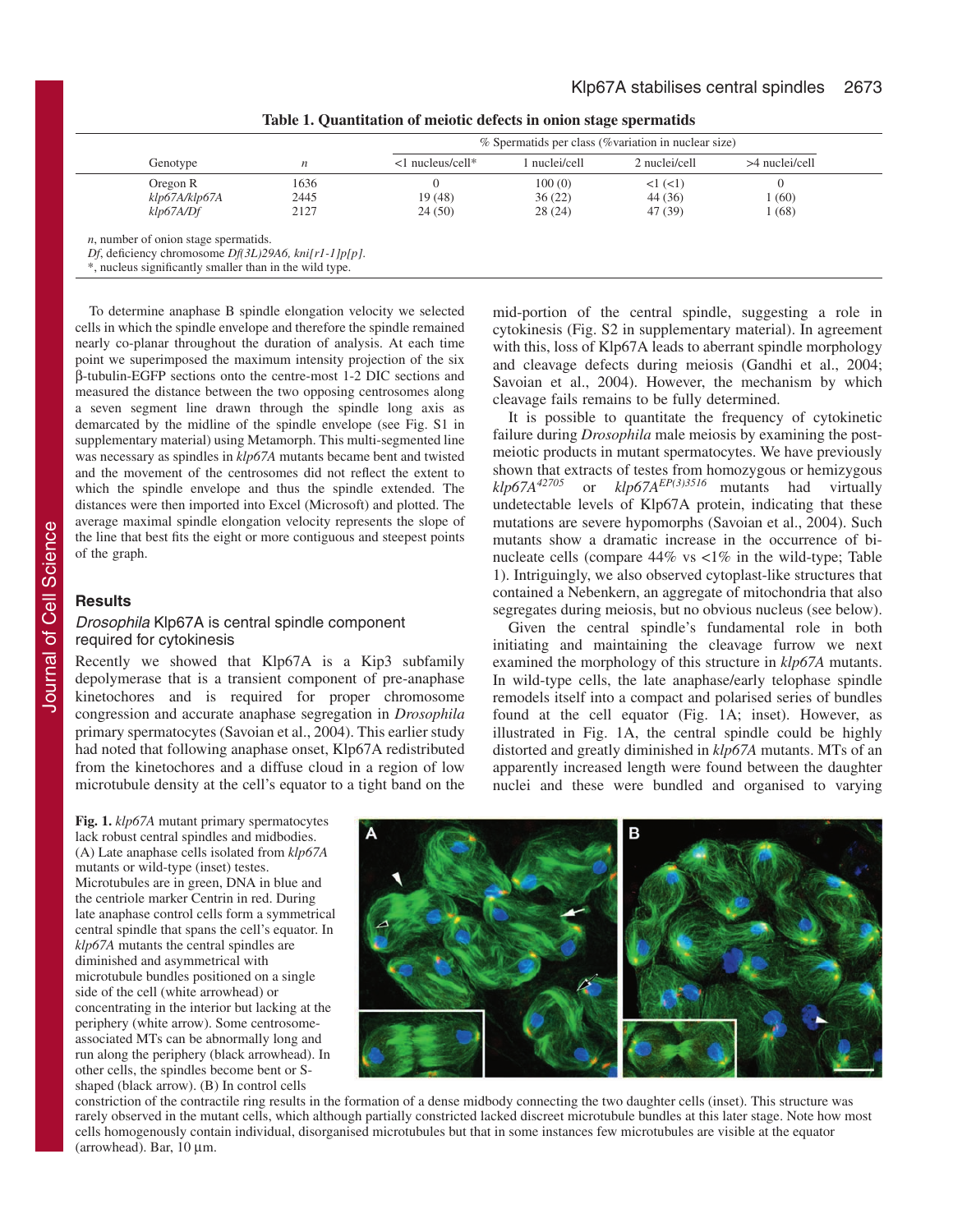| Genotype                                                                                               |                 | Late anaphase |                 |          |                  | Late telophase |                 |          |  |
|--------------------------------------------------------------------------------------------------------|-----------------|---------------|-----------------|----------|------------------|----------------|-----------------|----------|--|
|                                                                                                        | Spindle midzone |               |                 |          | Spindle midzone  |                |                 |          |  |
|                                                                                                        | n               | % wild-type   | $%$ mis-formed* | % absent | $\boldsymbol{n}$ | % wild-type    | $%$ mis-formed* | % absent |  |
| Oregon R                                                                                               | 591             | 99            |                 |          | 428              | 100            | $\leq$          | 0        |  |
| klp67A/klp67A                                                                                          | 704             | 61            |                 |          | 521              | 60             | 23              | 17       |  |
| klp67A/Df                                                                                              | 503             | 56            | 24              | 20       | 413              | 55             | 24              | 21       |  |
| $n$ , number of onion stage spermatids.<br>Df, deficiency chromosome $Df(3L)29A6$ , kni $[rl-1]p[p]$ . |                 |               |                 |          |                  |                |                 |          |  |

| Table 2. Frequency of spermatocytes with central spindle abnormalities during meiosis I |  |  |
|-----------------------------------------------------------------------------------------|--|--|
|                                                                                         |  |  |

\*, see Fig. 1 for examples.

degrees (see also Table 2). MT distribution was asymmetrical and the bundles could be concentrated on only a single side of the cell (white arrowhead) or in the cell interior but absent near the equator at the periphery (white arrow). A few microtubule bundles extended from the centrosomes (revealed by Centrin staining) and along the cell's edge into the equator (black arrowhead). The spindles in many mutant cells took on an Sshaped conformation as if they were overgrown and then elongated and distorted during Anaphase B (black arrow).

constricted by the contractile ring until only a thin midbody remains connecting the two telophasic daughter cells together (Fig. 1B; inset). This structure, which is a hallmark of successful cleavage and seen in virtually all wild-type cells (>99%), was noticeably absent or aberrant in *klp67A* mutants (Table 2). Although similarly staged mutant cells appeared at least partly constricted, MT bundles were difficult to discern among large numbers of disorganised spindle and cytoplasmic microtubules (Fig. 1B). The bundles that were present were randomly positioned between the karyomeres, and both the peripheral

After the central spindle forms, it becomes progressively

**Fig. 2.** Anaphase B kinetics are similar between *klp67A* mutants and wild-type cells. Selected frames from timelapse series comparing anaphase B in a wild-type (A) and *klp67A* mutant primary spermatocyte (B) expressing β-tubulin-EGFP. The maximum intensity projection of the six optical sections and the corresponding single, centre-most DIC image for each time point is shown here and a similar format is used for subsequent figures. (A) In wild-type cells anaphase B occurs after the dyads disjoin (0 minutes). Once initiated, the spindle continually elongates, moving the centrosomes in opposite directions until a new steady-state length is reached (10-18 minutes) (B). (B) Before anaphase onset (0 minutes) *klp67A* mutants formed dense spindles surrounded by long astral microtubules. Unlike in control cells, the centrosomes in the mutants did not undergo significant separation during anaphase B. As the spindle elongated (5-13 minutes) it buckled



out of this focal plane before also assuming a new steady-state length (18 minutes). Note how the mutant lacks a discreet central spindle. See main text for details. (C) Kinetic plot of the elongating spindles depicted in (A) and (B). In both cases there is a lag before anaphase B initiates, after which time the spindles extend at the indicated velocities. See Materials and Methods for details of measurements. Bar, 10 µm. Times are in minutes relative to anaphase onset.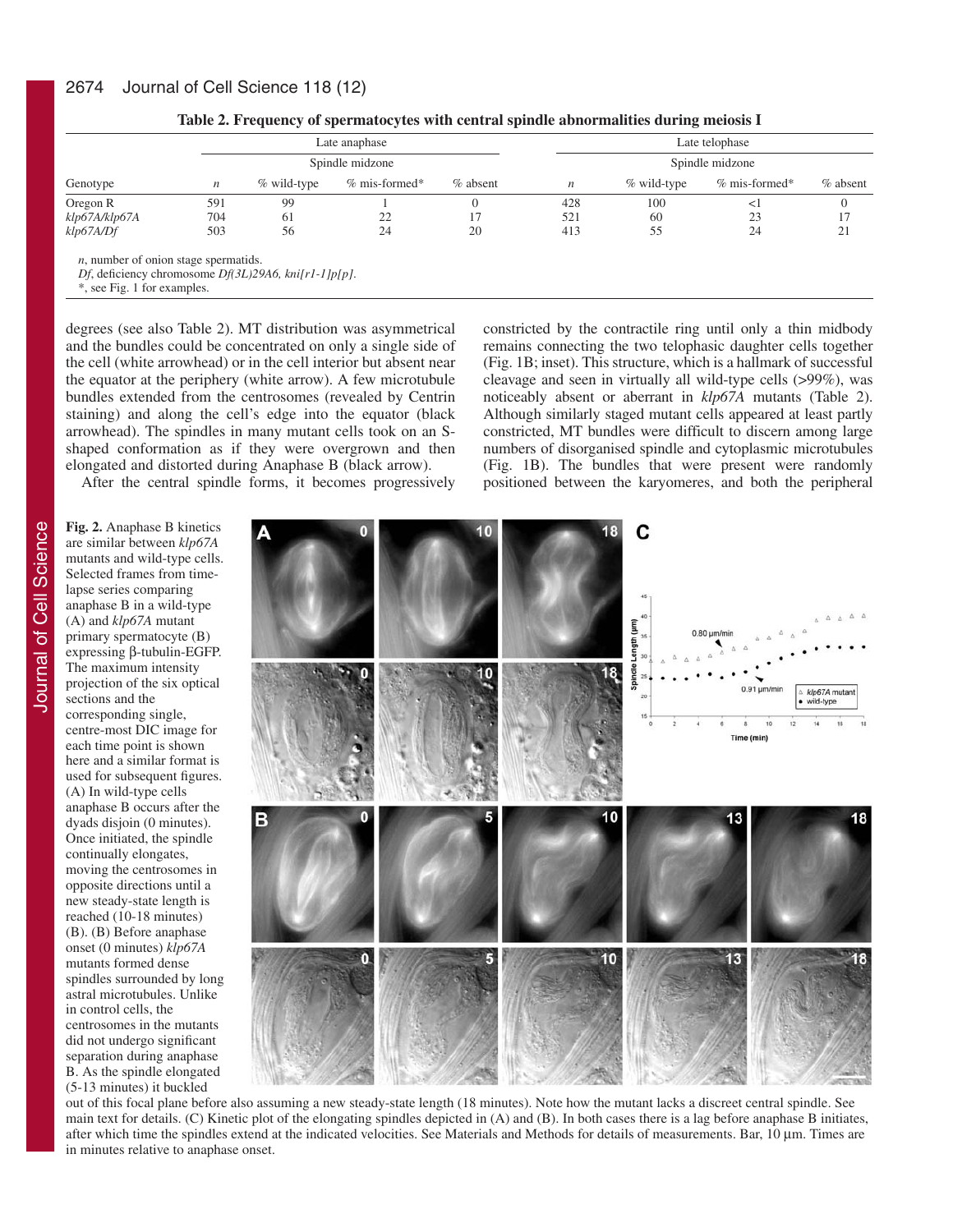cytoplasmic as well as the interior central spindle MTs appeared to be equally affected. In more extreme examples, MTs were found radiating from opposing asters but almost totally lacking in the equatorial regions (arrowhead). These data indicate that in the absence of Klp67A, the late anaphase spindle becomes distorted, central spindles are diminished and cytokinesis fails.

## Loss of Klp67A prevents anaphase B centrosome separation but not spindle elongation

Our fixed cell analysis suggested that the spindles in mutants became progressively elongated and distorted following the transition into anaphase. To investigate how the *klp67A* mutation affected anaphase B spindle elongation we employed multidimensional imaging of living wild-type and *klp67A* mutants expressing β-tubulin-EGFP. This allowed us to follow changes in the MT cytoskeleton and membranous components of the cell in a near-simultaneous manner.

The post-metaphase spindle's length could be determined by measuring the distance between the opposing centrosomes along a midline drawn within the persisting spindle envelope (see Materials and Methods and Fig. S1 in supplementary material). After dyad disjunction at anaphase onset in wild-type cells (Fig. 2A; 0 minutes) the spindle began to show its first signs of elongating. While the spindles in some cells showed immediate extension and ostensible centrosome separation, those in other cells could require several minutes before elongation became apparent. Anaphase B onset did not require the central spindle, as the release of its component interior central spindle MTs from the poles occurred on average 9 minutes after chromosome disjunction. Once anaphase B initiated it continued for about 11 minutes  $(n=5)$  until a new steady-state spindle length was reached (Fig. 2A, 10-18 minutes; Fig. 2C). This correlated with the released MTs consolidating at the cell's equator to form the central spindle. The average maximal spindle elongation velocity during anaphase B in wild-type cells was about 1.0 µm/minute (*n*=5) (see Movie 1 in supplementary material).

We next carried out a similar kinetic analysis in ten mutant cells. As expected, the metaphase spindle length in Klp67Adepleted cells tended to be longer than those in the wild-type. We found that after anaphase B initiated, it proceeded for about 12 minutes, a time virtually indistinguishable from that seen in the controls. However, unlike in wild-type cells, the centrosomes capping the *klp67A* mutant spindles did not always separate and in many instances appeared fixed in position. Despite this, the spindles as delineated by their spindle envelopes still elongated but became distorted and buckled towards the cortex (Fig. 2B, 5-18 minutes; Movie 2 in supplementary material). Surprisingly, the kinetics of spindle elongation were similar between controls and mutants (Fig. 2C) and the average maximal rate of spindle elongation in the latter was 0.8 µm/minute (*n*=10). Therefore, the loss of *klp67A* does not dramatically affect the rate of anaphase B. However, the centrosomes were less mobile leading to the bent and distorted spindles seen in fixed preparations.

# Microtubule minus ends are improperly positioned in klp67A mutants

Central spindle formation requires that the overlapping plus ends of microtubules are consolidated into bundles and that their minus ends are released from the centrosomes and spindle poles. Molecules at the respective plus and minus ends are both directly involved in these processes and serve as polarity markers for the MTs comprising the central spindle. To investigate the organisation of MT plus ends in this structure, we examined the localisation of two plus end directed motors required for proper central spindle formation. The first of these kinesin-like proteins, pavarotti (Adams et al., 1998; Somma et al., 2002), is known to form a complex with a Rho-family GAP, termed centralspindlin, and is thought to bundle microtubules and deliver a stimulatory signal for cytokinesis (Mishima et al., 2002; Somers and Saint, 2003). In wild-type control cells, pavarotti (Pav-KLP) assumed a well-defined band-like distribution at the central spindle's midpoint, or midzone (Fig.



**Fig. 3.** *klp67A* mutants mislocalise the central spindle-dependent proteins Pav-KLP, KLP3A and Asp. Microtubules are in green and DNA is shown in blue. (A) In control cells (inset) pavarotti-kinesin like protein (Pav-KLP; red) assumes a band-like distribution on the overlapping and interdigitating plus ends of central spindle microtubules. Loss of *klp67A* prevents the formation of this homogeneous band, but Pav-KLP still associates with the variable numbers of central spindle microtubule bundles that form, which in severe cases is very few, where it appears as aggregates (arrow). (B) Like Pav-KLP, KLP3A (red) localises to the midzone of wild-type central spindles and midbodies (inset). In *klp67A* mutants the motor protein is detected as ragged streaks that correspond to the poorly formed central spindle microtubule bundles. (C) Asp (red) associates with microtubule minus ends. In wild-type cells (inset) Asp localises to the centrosomes as well as the ends of the microtubules that have been released from the centrosomes and spindle poles to form the central spindle. Similarly, in mutants, Asp associates with the centrosomes and at the termini of the central spindle microtubules (arrowheads). As indicated by the arrows, irregularly spaced Asp signals are found near the equators of *klp67A* mutant cells, indicative of variable microtubule lengths or positions. Bars, 10 µm.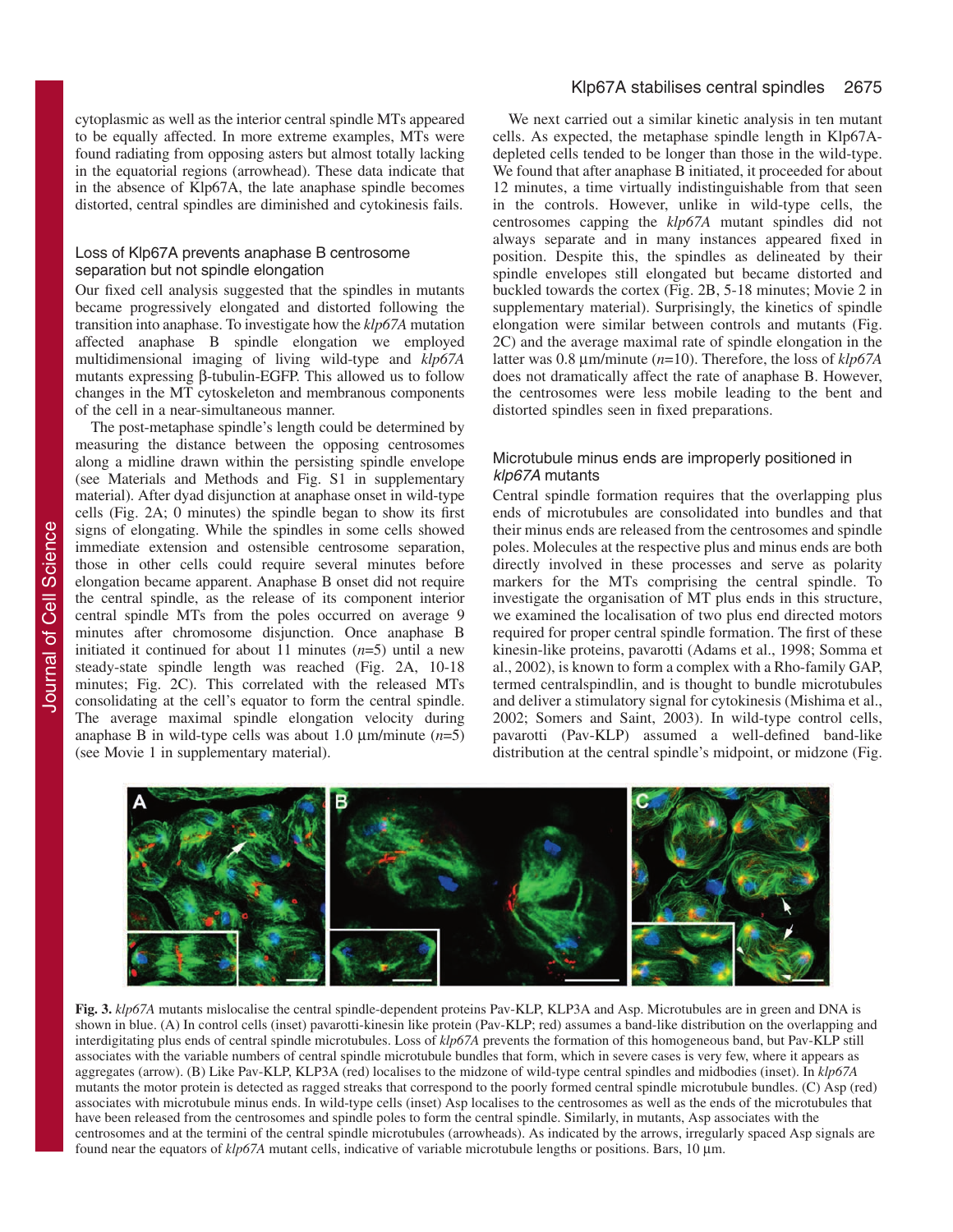#### 2676 Journal of Cell Science 118 (12)

3A; inset; see also Fig. S2 in supplementary material). Klp67A function was not required for the association of Pav-KLP with central spindle microtubules. In some mutant cells Pav-KLP concentrated at the equator as a poorly formed or atrophied ring, whereas in other cases was seen only as a few foci corresponding to the asymmetrically positioned MT bundles (Fig. 3A; arrow). The second motor protein we immunolocalised was the chromokinesin KLP3A, which although not needed for cleavage in mitotic systems, is crucial for the formation of proper central spindles during *Drosophila* male meiosis (Williams et al., 1995; Giansanti et al., 2004). KLP3A showed a similar localisation pattern to Pav-KLP in *klp67A* mutant cells, whereas in wild-type cells it concentrated into a well-defined centrally positioned band on central spindles and midbodies (Fig. 3B; inset); in the mutants it appeared as a variable number of centrally positioned streaks on the bundles of central spindle MTs (Fig. 3B). Thus the kinesin-like proteins required for MT plus end organisation and bundling are present on the midzones of the diminished central spindles observed in *klp67A* mutants but they do not form homogeneous bands.

The microtubules that are released from the centrosomes and spindle poles can be recognised by their association with the abnormal spindle protein (Asp). This MT minus end binding protein is important for the formation and maintenance of the central spindle (Wakefield et al., 2001; Riparbelli et al., 2002). Following anaphase onset in wild-type primary spermatocytes, Asp decorated the centrosomes and spindle poles as well as the minus ends of the microtubules that translocated to the spindle equator to form the central spindle and resultant midbody (Fig. 3C; inset). Asp consistently associated with the termini of central spindle structures in *klp67A* mutants (Fig. 3C, arrowheads). However, the protein was also seen in asymmetrical punctae or as irregularly spaced streaks in the mid-portion of the cell (Fig. 3C, arrows). From this we conclude that the central spindle MTs found in *klp67A* mutants show considerable variation in length or positioning.

diminished and unstable central spindles. Selected frames from time-lapse sequences showing central spindle formation in wildtype (A) and (B) *klp67A* mutant cells. At anaphase onset in wildtype cells (A; 0 minutes) the spindle is linear and has well defined asters that cap each spindle pole. As anaphase ensues the spindle remodels itself into an equatorially positioned central spindle composed of bundles of cytoplasmic, peripheral astral microtubules and interior microtubules within the spindle envelope. This structure initiates and promotes the advancement of the cleavage furrow (20 minutes) before being compacted into a midbody. (B) Central spindle formation is aberrant in *klp67A* mutants. Before anaphase onset (0 minutes) the cell contained increased numbers of abnormally long astral microtubules that encircled the robust spindle. As the cell advances into anaphase these peripheral astral microtubules collect in the upper portion of the cell, where they initiate a unilateral cleavage furrow that advances but fails to fully cleave the cell (10-29 minutes; arrowheads). Concomitantly, the interior central spindle fails to form ostensible bundles as seen in the wild-type and rapidly degrades (compare arrows at 6 and 29 minutes). The peripheral

**Fig. 4.** *klp67A* mutants form

microtubules are also unstable and as a result this cell lacks a recognisable central spindle. See main text for details. Time is in minutes relative to anaphase onset. Bar, 10 μm.

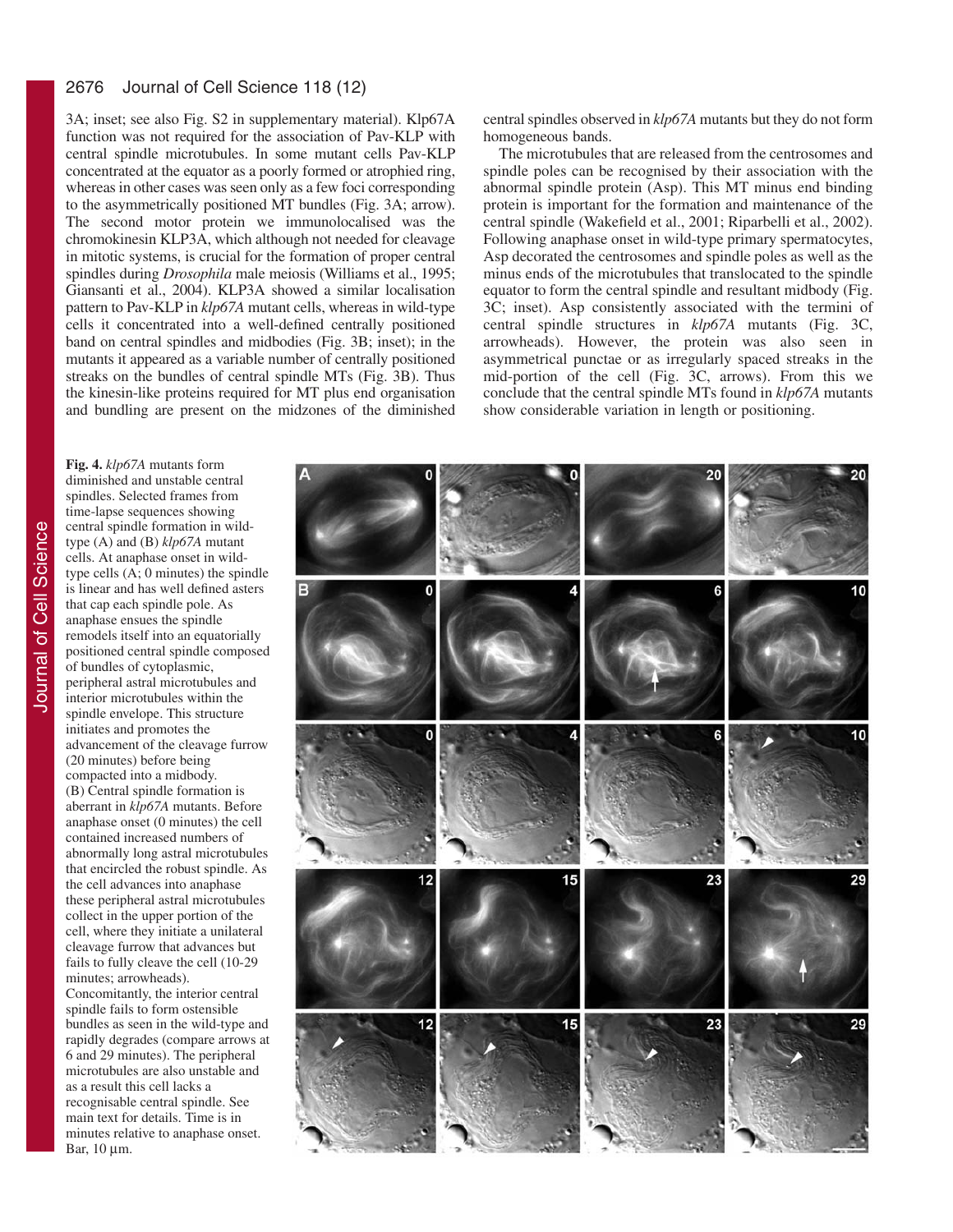### Live-cell imaging reveals that central spindles become unstable in klp67A mutants

To gain further insights into how the depletion of Klp67A leads to aberrant central spindles and defective cytokinesis, we reexamined the dynamics of central spindle formation and furrow ingression in living primary spermatocytes. Consistent with the report by Inoue et al. (Inoue et al., 2004), we found that following anaphase onset in wild-type cells (Fig. 4A; 0 minutes), a population of peripheral astral MTs became bundled at the future cleavage site. These bundles remained in contact with the cortex as the furrow ingressed. Shortly thereafter, a central spindle formed that was composed of both the peripheral astral MTs and interior MTs found within the spindle envelope. This structure then became further compacted and consolidated as the cleavage furrow advanced (Fig. 4A; 20 minutes) until a midbody formed between the two daughter cells (see Movie 3 in supplementary material).

Central spindle morphogenesis was dramatically altered in *klp67A* mutants. As with our fixed preparations we found that before anaphase, the spindles in living *klp67A* mutants were abnormally dense and appeared to have increased numbers of long MTs both inside the spindle envelope and in the cytoplasm. At anaphase onset in the cell shown in Fig. 4B (0 minutes), cortically proximal astral microtubules were symmetrically positioned along the cell periphery, whereas those MTs inside the spindle envelope appeared both as thick bundles and as disorganised masses. As anaphase ensued, the astral MTs redistributed and concentrated on the upper portion of the cell at a site displaced from the equator of the cell. This largest and predominant peripheral bundle ultimately directed the formation of a unilateral furrow (10 minutes; arrowhead) that ingressed but halted (12-23 minutes; arrowheads), resulting in cleavage failure (29 minutes; arrowhead). In most mutant cells interior spindle MTs were released from the spindle poles in a timely fashion. However, in a few cases, the bulk of the MTs were shed from the poles while a few MTs or bundles remained. Once released the microtubules translocated towards the equator but only formed feeble overlapping bundles that became less distinct and ultimately degraded (Fig.

4B; compare 6 minutes and 29 minutes; arrows; Movie 4 in supplementary material) (see also Figs 5 and 6). The interior central spindles were unstable in *klp67A* mutants and, unlike control cells in which this structure remained robust throughout cleavage (15/15), interior central spindles were maintained in only 14/31 (45%) of mutant cells. Furthermore, in stark contrast to the 87% (*n*=15) of wild-type cells whose cleavage furrows went to completion during filming, *klp67A* mutants formed daughter cells in only 48% of our experiments (*n*=31). We did not observe any defects in the translocation of peripheral spindle MTs. However, this microtubule population was also destabilised in the mutants and completely degraded in 15/31 cells (48%). These observations reveal that the lack of discreet central spindles noted in *klp67A* mutants results from a global loss of microtubule stability following the metaphase-to-anaphase transition.

### klp67A mutants reveal that both peripheral and interior central spindle microtubules can induce furrowing

We found that cleavage furrows always initiated in *klp67A* mutants. They could be either unilateral, as in the above example (7/31 cells), or symmetrical, but also fail to progress and form a midbody (9/31). This failure correlated with the lack of an interior central spindle. These data reveal that the aberrant spindles formed in *klp67A* mutants are competent to initiate cleavage. However, the interior central spindles are unstable and the furrows often regress before cytokinesis is completed.

We also found that of the 31 *klp67A* mutant cells filmed, 19% formed furrows at multiple locations on one or both sides of the cell. Such supernumerary furrows initiated on average 8 minutes (*n*=6) after the predicted, primary cleavage had begun. These additional ectopic furrows could form in cells with unilateral (Fig. 5) as well as symmetrical primary furrows (Fig. 6), indicating that their initiation was not due to 'fragmention' of the contractile ring. As illustrated in Fig. 5 (see also supplementary material, Movie 5), once initiated, ectopic (arrowheads) and primary furrows (arrows) often advanced

**Fig. 5.** Ectopic furrows in *klp67A* mutants generate cytoplasts. Selected frames from a time-lapse sequence of a *klp67A* mutant during cytokinesis. At anaphase onset (0 minutes) the spindle was abnormally long and surrounded by a symmetrical cage of astral microtubules. These translocate during spindle elongation and coalesce at the right hand side and lower portion of the cell, where they initiate  $(12)$ 



minutes) the primary (arrows) and ectopic (16 minutes; arrowheads) cleavage furrows, respectively. Ingression of the two unilateral furrows leads to the formation of an anuclear cytoplast (26 minutes). Time is in minutes after anaphase onset. Bar, 10  $\mu$ m.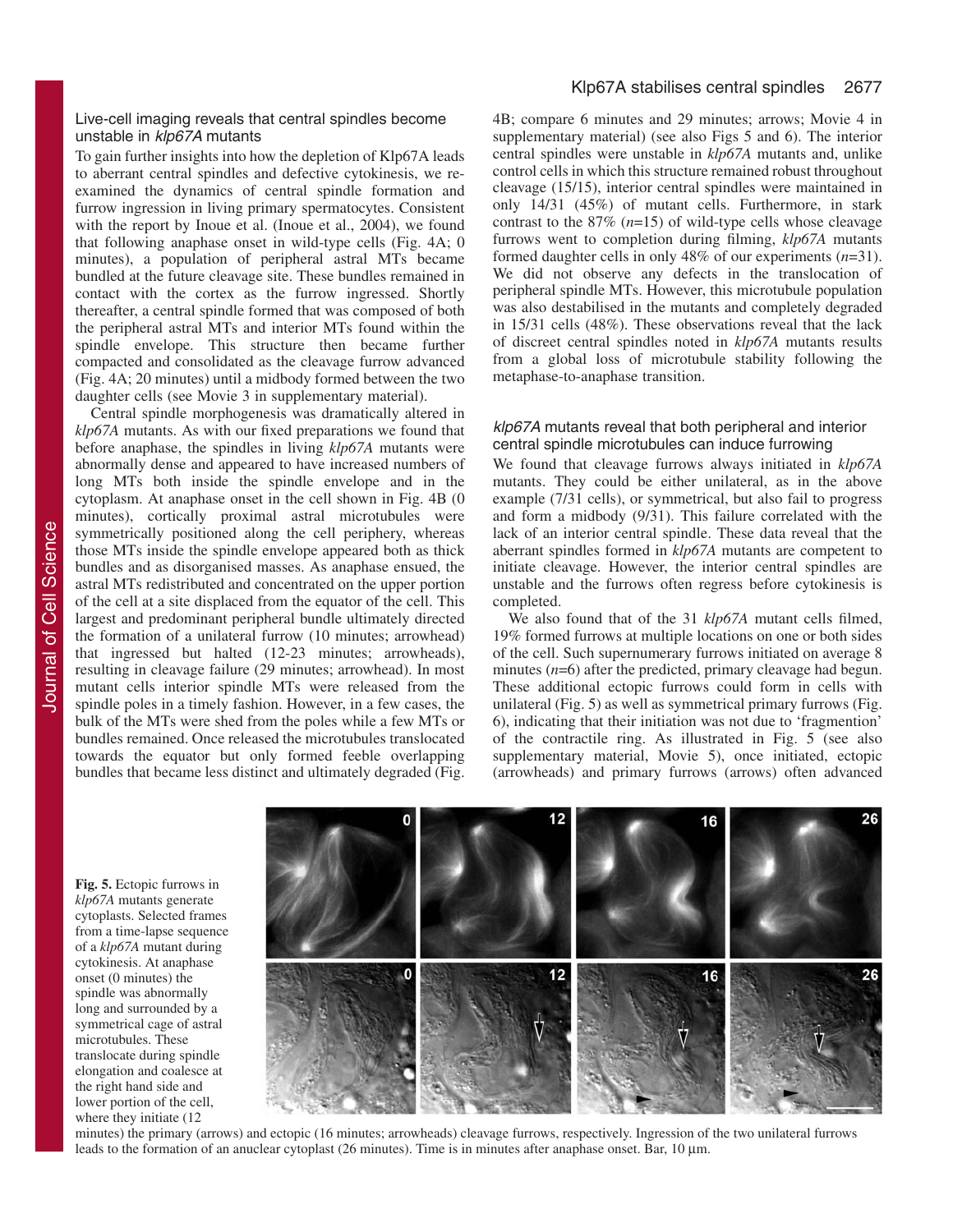

**Fig. 6.** Interior central spindles can initiate cleavage furrows in primary spermatocytes. Time-lapse sequence of a *klp67A* mutant during cytokinesis. 0 minutes: Image of the cell at anaphase onset. Note the characteristic rings of astral microtubules encircling the dense spindle. After dyad disjunction the interior central spindle (9 minutes; white arrowhead) undergoes anaphase B elongation causing it to buckle outwards. During this time the peripheral astral microtubules concentrate and contact the cell boundary at the equator where they initiate a primary furrow (arrows). The interior central spindle further protrudes and approaches the cell cortex in a region of diminished peripheral microtubule density (9-16 minutes; white arrowheads). As the primary furrow continues to advance (16-23 minutes; arrows), an ectopic furrow (19 minutes; black arrowhead) initiates where the interior central spindle apposes the cell membrane (white arrowhead). This ectopic furrow then ingresses towards the cell centre (21-23 minutes; black arrowheads). Time is in minutes relative to anaphase onset. Bar, 10 µm.

towards a common point (16-21 minutes; arrowheads), resulting in the formation of cytoplasts (26 minutes). Thus, ingression of ectopic cleavage furrows accounts for the origins of the anucleate cells seen in onion stage spermatids.

Surprisingly, the additional furrows could form at areas with greatly diminished numbers of astral MTs (Fig. 6). Here, the spindle was surrounded by a ring of astral MTs at anaphase onset (0 minutes) that shortly thereafter began to concentrate at the equator where they bundled and then initiated primary furrow ingression (9 minutes; arrows). Concomitant with the bundling of the peripheral astral MTs, the interior central spindle (white arrowhead) began to form and buckled outwards towards the cortex. These bundles of interior central spindle MTs were in close proximity to the cortex as the equatorially positioned furrow advanced (16 minutes). During this time the interior central spindle began to diminish and became more disorganised, but the remaining bundles approached to within a few micrometers of the cell boundary (19 minutes; white arrowhead), where despite a very low density of peripheral astral MTs, a furrow then initiated and ingressed (19-23 minutes; black arrowheads; Movie 6 in supplementary material).

The timing of the appearance of the ectopic furrows further suggested that the interior central spindle MTs were responsible for their formation. In *klp67A* mutants the primary furrow began ingressing on average 2 minutes after the peripheral MTs contacted and bundled at the cortex (*n*=27), a duration identical to that seen in the 15 wild-type cells analysed. Similarly, ectopic furrows initiated approximately 4 minutes after interior central spindle MT bundles approached the cortex (*n*=6). This observation, taken with the consistent delay in ectopic furrow ingression relative to primary sites, indicates that the few astral MTs that were present at the nonequatorial locations did not induce cleavage. Furthermore, these data reveal that the interior central MTs are both capable and sufficient to induce furrows when proximal to the cell periphery.

### Loss of Klp67A disrupts actin and anillin recruitment to the cleavage site

Fission yeast double mutants lacking either *klp5* or *klp6* and *scd1* undergo a defective cytokinesis. This is due at least in part to a failure to efficiently recruit actin and Mid1 to the cell equator (Li and Chang, 2003). We therefore wondered whether depletion of Klp67A would affect the localisation of the fly counterparts of these proteins in primary spermatocytes. To this end we examined the distribution of actin, the principle structural component of the contractile ring (Satterwhite and Pollard, 1992) and the PH domain

containing anillin protein, the *Drosophila* orthologue of Mid1 (Field and Alberts, 1995; Bahler et al., 1998). In wild-type cells the contractile ring is a continuous actin belt around the cell's equator (Fig. 7A; inset). Actin was organised to varying degrees in *klp67A* mutants (Fig. 7A). In some cells it appeared as a slightly distorted or diminished ring, but still encircled the cell. In other instances, actin staining was discontinuous and asymmetrically concentrated in a crescent that corresponded to the bundled central spindle MTs. In those cells where the central spindles had almost completely degraded, actin could only be detected as a few streaks or cortically positioned foci.

We next investigated the distribution of anillin. This is one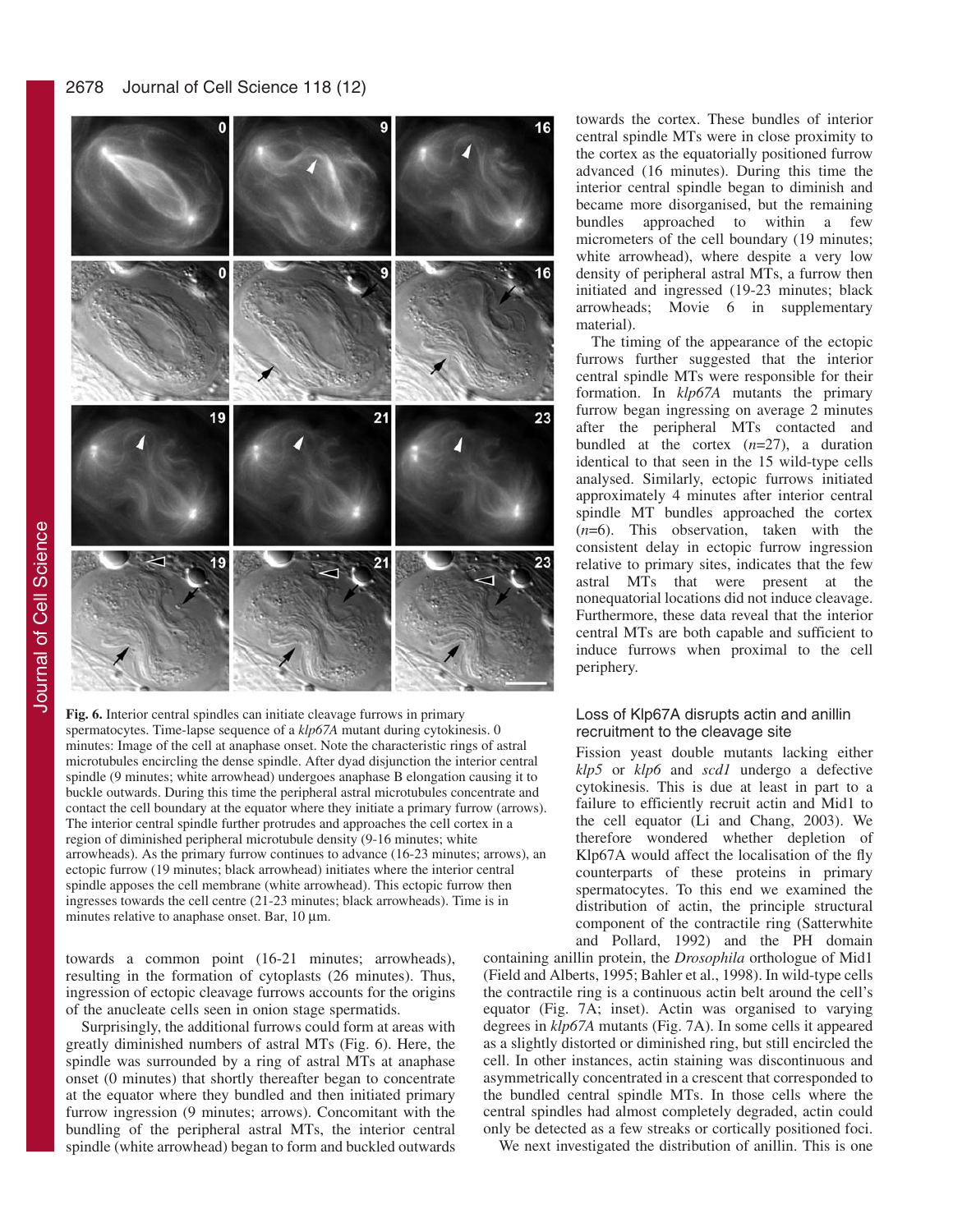**Fig. 7.** *klp67A* mutants fail to form continuous actin and anillin rings. Wild-type (insets) and *klp67A* mutants were fixed and stained for actin (A; red) or anillin (B; red). Microtubules are shown in green and DNA in blue. In contrast to wild-type cells, which form continuous rings of actin at their equators, actin staining is often disorganised or in streaks in the mutants and in some instances is found primarily as cortically associated foci. Similarly, anillin staining is aberrant in mutants (B) and is patchy or discontinuous. The extent to which either actin or anillin form homogenous bands correlates with the integrity of the central spindle, with the proteins being more symmetrically distributed when robust microtubule bundles are present. Bars, 10 µm.

of the first proteins to localise to the cleavage plane and concentrates there during late anaphase in wild-type cells (Fig. 7B; inset). It retains this distribution in some mutants (e.g. *klp3A*) in which the central spindle is disrupted (Giansanti et al., 1999). However, as shown in Fig. 7B, we found that in *klp67A* mutants, anillin organisation at the equator correlated with the degree of central spindle integrity. In the presence of well defined central spindles, anillin was focused into its characteristic ring-shape at the midzone. In those cells with poorly organised central spindles this distribution became ragged and heterogeneous, and in those instances where no central spindles could be identified, anillin did not appear to concentrate above background levels. From these observations we conclude that Klp67A function is required for those aspects of central spindle organisation that organise both actin and anillin into ring-like structures in *Drosophila* primary spermatocytes.

### **Discussion**

### klp67A mutants form diminished central spindles

We and others have previously shown that before anaphase, depletion of Klp67A, a *Drosophila* member of the Kip3 subfamily of microtubule destabilising proteins, leads to the formation of abnormally robust spindles comprised of increased numbers of long and stable MTs (Goshima and Vale, 2003; Gandhi et al., 2004; Savoian et al., 2004). We have now extended these analyses and characterised the behaviour of MTs in anaphase and cytokinesis in both living and fixed *Drosophila* primary spermatocytes isolated from *klp67A* mutants. Our data indicate that in the absence of *klp67A* the spindle still undergoes anaphase B. However, elongation leads to spindles that are bent and distorted. Likewise, in budding yeast *kip3* mutants the spindles become overgrown (Straight et al., 1998), and fission yeast *klp5/klp6* mutants also form spindles that double in length (West et al., 2002). In surprising contrast to these yeast mutants whose spindles require increased amounts of time to disassemble, the central spindles in *klp67A* mutant primary spermatocytes appeared to contain diminished numbers of MTs and they degraded before cytokinesis could be completed.

# klp67A mutant spindles do not linearly elongate during anaphase B

Studies in *Drosophila* embryos indicate that anaphase B results from two complementary mechanisms, a dynein-mediated



cortical pulling force on the asters and a pushing force from within the spindle as the tetrameric Bim C subfamily kinesin Klp61F slides antiparallel MTs in opposite directions (Sharp et al., 1999a; Sharp et al., 1999b; Sharp et al., 2000). Several of our observations suggest that similar mechanisms exist for anaphase B in primary spermatocytes. First, spindle elongation and centrosome movement appear to be simultaneous yet independent events as *klp67A* mutants undertook the former with kinetics similar to that observed in the wild-type, but did not undergo the latter. Second, as predicted from models of anaphase B based on the sliding of antiparallel MTs, spindle elongation initiated in wild-type spermatocytes when interior MTs from each half spindle appeared to overlap at the equator. Third, anaphase B continued while interior microtubules remained associated with each spindle pole, but terminated following MT release and translocation. These observations suggest that the mechanisms of spindle elongation are conserved between mitotic and meiotic cells.

Spindle elongation was not perturbed in the absence of Klp67A and occurred with normal kinetics. This is also seen in fission yeast lacking Klp5/6 (West et al., 2002). Unlike yeast, however, the centrosomes in mutant primary spermatocytes were less mobile, leading to the buckling and bending of spindles. Previous fixed cell studies of *klp67A* mutants suggested a similar movement defect during prophase, when the centrosomes could be delayed in associating with the nuclear envelope and separating from one another for bipolar spindle formation (Gandhi et al., 2004) (our unpublished observations). Thus, Klp67A is involved in proper centrosome movement throughout male meiosis I. Klp67A probably serves an indirect role in this process, possibly affecting movement through the alteration of astral MT dynamics and their subsequent interactions with motor molecules such as cytoplasmic dynein and Klp61F.

### Klp67A is needed for forming and stabilising the central spindle

We attribute the diminished central spindles in *klp67A* mutants primarily to a loss of microtubule stability. In contrast to the MTs in *klp67A*-deficient primary spermatocytes in prometaphase and metaphase, which were abnormally long and stable (Gandhi et al., 2004; Savoian et al., 2004) (this report), we consistently found that following anaphase onset the microtubules both inside and outside of the spindle envelope underwent degradation. As a result, the interior central spindles and the bundles of peripheral astral MTs became more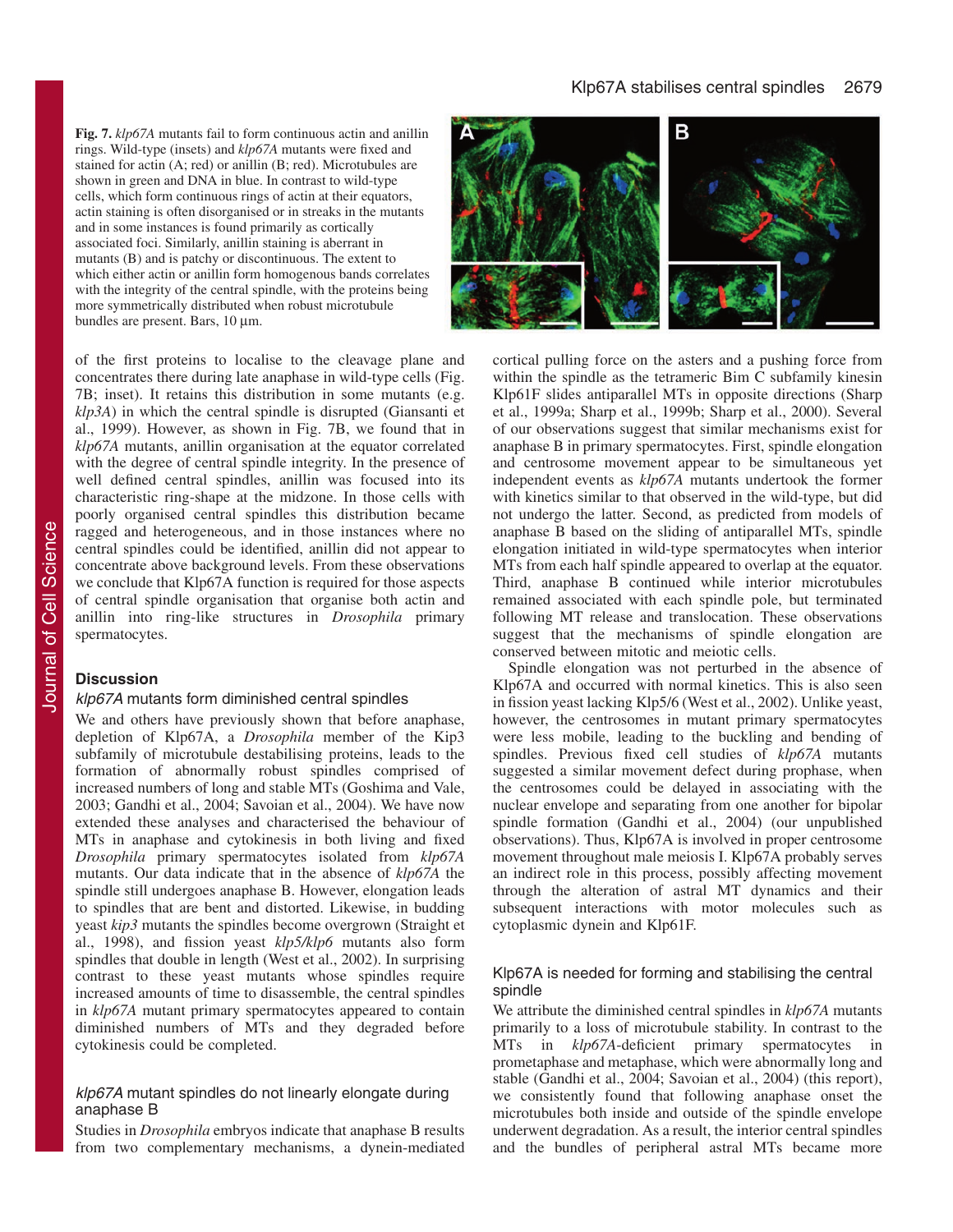disorganised and rapidly disintegrated, leading to cleavage failure. We did not detect a significant difference in the frequency with which either interior or peripheral microtubules destabilised (compare 45% and 52%, respectively). It is important to note, however, that the peripheral MT bundles appeared to take slightly longer to degrade. It is unclear if this reflects differences in the composition of these MT populations, or if it is the direct result of the number of MTs found in each bundle type. Nevertheless, these observations indicate that Klp67A function is required for stabilising both interior and peripheral microtubules after the metaphase-toanaphase transition.

How does the loss of a catastrophe factor lead to unstable microtubules? The mutant phenotype we have observed in spermatocytes in this and our earlier study (Savoian et al., 2004) suggests that the activity of Klp67A changes in the late stages of meiosis: it destabilises MTs in prometaphase, metaphase and early anaphase, but is required for their stabilisation in late anaphase, telophase and cytokinesis. We envisage at least two ways in which this might be brought about. In the first, we hypothesise that a potential active role for Klp67A as a MT destabilising kinesin-like motor before anaphase might then be replaced by a more passive role as a cap to protect microtubule plus ends against other catastrophe factors in late anaphase. The second also proposes loss of Klp67A function in late division, but supposes that microtubule instability might be a natural default mechanism should the central spindle not be correctly assembled. Downregulation of the motor function of kinesin-like proteins at the metaphaseanaphase transition is not without precedent. It has recently been shown that the activity of MCAK, a Kin I MT depolymerase that localises to the central spindle (Walczak et al., 1996; Maney et al., 1998; Desai et al., 1999) is regulated by aurora B kinase. Phosphorylation of MCAK inhibits its depolymerase activity and also regulates the association of the motor protein with the kinetochore (Andrews et al., 2004; Ohi et al., 2004; Lan et al., 2004). It is therefore possible that Klp67A's depolymerase activity might also be phosphoregulated. Sequence analyses did not identify any CDK1 phosphorylation consensus sequences in Klp67A, but there are multiple putative phosphorylation sites for both polo and uurora B kinases (our unpublished analysis). Each of these kinases localise to the central spindle in a pattern identical to that seen for Klp67A and both are needed for central spindle formation (Carmena et al., 1998; Herrmann et al., 1998; Schumacher et al., 1998; Bonacorrsi et al., 2000; Giet and Glover, 2001). It will therefore be of future interest to determine if the properties of Klp67A are changed following phosphorylation by either of these enzymes.

We also observed an apparent failure to release some microtubules from the spindle poles in *klp67A* mutants. In wild-type cells the Asp protein-associated minus ends of the MTs within the spindle envelope are released from the poles, allowing their translocation towards the equator and 'compaction' to form the interior central spindle, a structure required for cleavage furrow propagation (Inoue et al., 2004). Although a comparison between the sizes of the spindle poles/centrosomes did not indicate defects during microtubule release, in living mutant cells we sometimes noted microtubules or MT bundles that remained associated with the spindle poles within the spindle envelope. Whether this was a

true failure to release MTs was unclear as the distorted spindle shape and microtubule degradation in *klp67A* mutants made any analysis of fluorescence intensity along the spindle length impractical in live cells. It is interesting that the peripheral MTs did not appear to be affected and consistently underwent translocation through the cytoplasm. One explanation for the putative ectopic polar MTs and bundles in *klp67A* mutants is that they are simply the overgrown remnants of a nonreleased population of interior spindle MTs. Such a population exists in wild-type control cells where some short microtubules remain associated with the spindle poles during late anaphase/ telophase (our unpublished observations). Thus, the presence of these MTs may simply be emphasised by the *klp67A* mutation that makes them longer or initially hyper-stable. Alternatively, the depletion of Klp67A may prevent microtubule release. When interior microtubules are destabilised by mutations in the *orbit/mast* gene that encodes a MT plus end stabilising protein (Maiato et al., 2002), they become severely hampered in their release from the spindle poles (Inoue et al., 2004). This raises the possibility that stable MT plus ends are required for microtubule release and interior central spindle formation, although any mechanism that underlies this is unclear.

### The interior central spindle is able to stimulate cleavage furrows

It has recently been shown in cultured mammalian cells (Canman et al., 2003) and in cultured *Drosophila* somatic cells and primary spermatocytes (Inoue et al., 2004) that peripheral astral MTs contact the cell cortex at the future cleavage site and signal cytokinesis. Live cell studies using Pav-KLP tagged with GFP reveal that *Drosophila* embryos (Minestrini et al., 2003) as well as primary spermatocytes (our unpublished observations) have populations of Pav-KLP both at the periphery and confined within the spindle envelope. Thus, a probable candidate for the signal transmitted by either interior or peripheral MTs is the evolutionarily conserved central spindlin complex composed of pavarotti-KLP and the Rho family GTPase activating protein RacGap50C in flies (Somers and Saint 2003), and their respective counterparts Zen-4 and Cyk-4 in *Caenorhabditis elegans* (Mishima et al., 2002) and MKLP1 and MgcRacGAP in mammals (Hirose et al., 2001; Mishima et al., 2002).

However, cytokinesis can still occur in the absence of astral microtubules. Asterless systems can be generated by mutation – for example *asterless* (Bonaccorsi et al., 1998; Giansanti et al., 2001) and *centrosomin* (Megraw et al., 2001) or through microsurgery (Alsop and Zhang, 2003). Our observations of ectopic furrows formed in *klp67A* mutants help to reconcile these seemingly contradictory data. We found that although cleavage furrows formed preferentially where peripheral central spindle MTs contacted the cortex, they were also able to initiate in regions lacking peripheral astral microtubules, but only when the interior central spindles became closely apposed to the cortex. Consistent with this finding, analyses of fixed preparations of aster-lacking spermatocytes revealed central spindle-like microtubule bundles adjacent to the cell cortex at the cleavage site (Bonacorssi et al., 1998; Alsop and Zhang, 2003). Together, these observations indicate that the interior central spindle is able to transmit a signal to stimulate the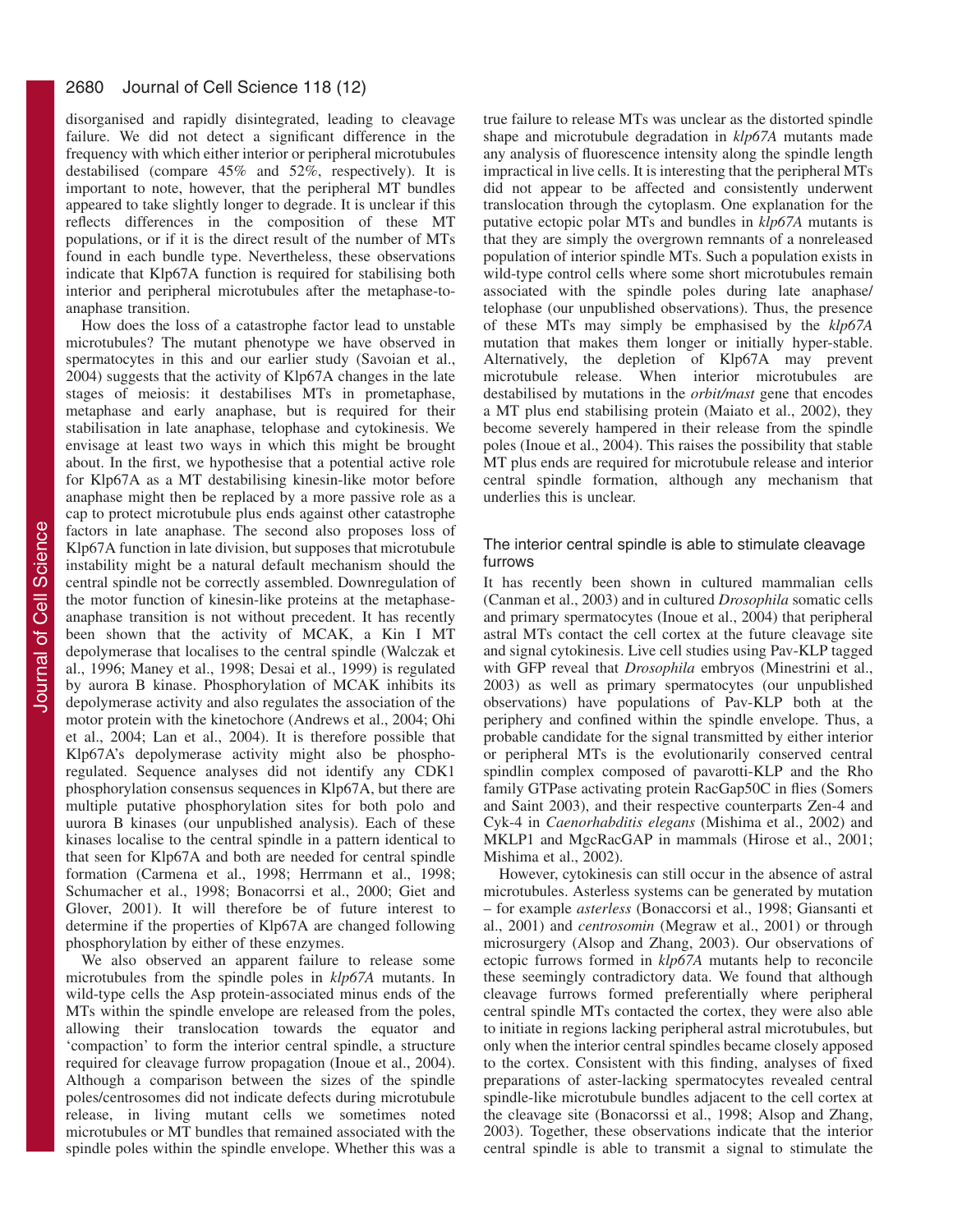formation of the cleavage furrow, but that in wild-type *Drosophila* primary spermatocytes it is positioned too far from the cortex to be effective.

Our observations of the ability of the interior central spindle to stimulate furrowing sheds further light on the role of the (interior) central spindle in furrow maintenance. Previously it was reported that asters/peripheral spindle MTs could generate furrows but that these were unstable in the absence of a central spindle-like structure and quickly regressed (Powers et al., 1998; Raich et al., 1998; Savoian et al., 1999; Inoue et al., 2004). This could be explained if the population of centralspindlin and other putative interacting partners found with it on the peripheral central spindle require a critical mass of similar molecules provided by the interior central spindle to reinforce the formation of a contractile super-complex in order to advance to the midbody stage.

In conclusion, the data we present here provides the first characterisation of the role of a catastrophe factor during cytokinesis. It reveals that the Klp67A protein is a microtubule depolymerase during prometaphase and metaphase when it facilitates chromosome congression and regulates spindle morphology, but then changes function during anaphase. In the absence of Klp67A, initially abnormally long peripheral MTs induce asymmetric furrowing. Such furrows cannot be maintained however, as following anaphase entry Klp67A is needed for stabilising central spindle MTs. The motor protein is also needed for centrosome movement during anaphase B, and in its absence, spindles buckle towards the cortex as they elongate. Cleavage furrows initiate at these ectopic sites indicating that both interior and peripheral MTs are able to initiate furrowing. It will be of considerable future interest to understand how the Klp67A protein mediates each of these roles and how the transition between them is regulated.

This work was made possible by a MRC grant to D.M.G. and grants from PAR (University of Sienna) to M.G.R. and G.C., respectively.

### **References**

- **Adams, R. R., Tavares, A. A., Salzberg, A., Bellen, H. J. and Glover, D. M.** (1998). *pavarotti* encodes a kinesin-like protein required to organize the central spindle and contractile ring for cytokinesis. *Genes Dev.* **12**, 1483- 1494.
- **Alsop, G. B. and Zhang, D.** (2003). Microtubules are the only structural constituent of the spindle apparatus required for induction of cell cleavage. *J. Cell Biol.* **162**, 383-390.
- **Andrews, P. D., Ovechkina, Y., Morrice, N., Wagenbach, M., Duncan, K.,** Wordeman, L. and Swedlow, J. R. (2004). Aurora B regulates MCAK at the mitotic centromere. *Dev. Cell* **6**, 253-268.
- **Bahler, J., Steever, A. B., Wheatley, S., Wang, Y., Pringle, J. R., Gould, K. L. and McCollum, D.** (1998). Role of polo kinase and Mid1p in determining the site of cell division in fission yeast. *J. Cell Biol.* **143**, 1603- 1616.
- Bonaccorsi, S., Giansanti, M. G. and Gatti, M. (1998). Spindle selforganization and cytokinesis during male meiosis in *asterless* mutants of *Drosophila melanogaster*. *J. Cell Biol.* **142**, 751-711.
- **Bonaccorsi, S., Giansanti, M. G., Cenci, G. and Gatti, M.** (2000). Cytological analysis of spermatocytes growth and male meiosis in *Drosophila melanogaster*. In Drosophila *Protocols* (ed. W. Sullivan, M. Ashburner and R. S. Hawley), pp. 87-109. Cold Spring Harbor, NY: Cold Spring Harbor Laboratory Press.
- **Canman, J. C., Cameron, L. A., Maddox, P. S., Straight, A., Tirnauer, J. S., Mitchison, T. J., Fang, G., Kapoor, T. M. and Salmon, E. D.** (2003). Determining the position of the cell division plane. *Nature* **424**, 1074-1078.
- **Carmena, M., Riparbelli, M. G., Minestrini, G., Tavares, A. M., Adams, R., Callaini, G. and Glover, D. M.** (1998). Drosophila polo kinase is required for cytokinesis. *J. Cell Biol.* **143**, 659-671.
- **Cenci, G., Bonaccorsi, S., Pisano, C., Verni, F. and Gatti, M.** (1994). Chromatin and microtubule organization during premeiotic, meiotic and early postmeiotic stages of *Drosophila melanogaster* spermatogenesis. *J. Cell Sci.* **107**, 3521-3544.
- **Cottingham, F. R. and Hoyt, M. A.** (1997). Mitotic spindle positioning in *Saccharomyces cerevisiae* is accomplished by antagonistically acting microtubule motor proteins. *J. Cell Biol*. **138**, 1041-1053.
- **Desai, A., Verma, S., Mitchison, T. J. and Walczak, C. E.** (1999). Kin I kinesins are microtubule-destabilizing enzymes. *Cell* **96**, 69-78.
- **Donaldson, M. M., Tavares, A. A., Ohkura, H., Deak, P. and Glover, D. M.** (2001). Metaphase arrest with centromere separation in *polo* mutants of *Drosophila*. *J. Cell Biol.* **153**, 663-766.
- Field, C. M. and Alberts, B. M. (1995). Anillin, a contractile ring protein that cycles from the nucleus to the cell cortex. *J. Cell Biol*. **131**, 165-178.
- **Foe, V. E. and Alberts, B. M.** (1983). Studies of nuclear and cytoplasmic behaviour during the five mitotic cycles that precede gastrulation in *Drosophila* embryogenesis. *J. Cell Sci*. **61**, 31-70.
- **Gandhi, R., Bonaccorsi, S., Wentworth, D., Doxsey, S., Gatti, M. and Pereira, A.** (2004). The *Drosophila* kinesin-like protein KLP67A is essential for mitotic and male meiotic spindle assembly. *Mol. Biol. Cell* **15**, 121-131.
- **Garcia, M. A., Koonrugsa, N. and Toda, T.** (2002a). Two kinesin-like Kin I family proteins in fission yeast regulate the establishment of metaphase and the onset of anaphase A. *Curr. Biol.* **12**, 610-621.
- **Garcia, M. A., Koonrugsa, N. and Toda, T.** (2002b). Spindle-kinetochore attachment requires the combined action of Kin I-like Klp5/6 and Alp14/Dis1-MAPs in fission yeast. *EMBO J*. **21**, 6015-6024.
- Gatti, M., Giansanti, M. G. and Bonaccorsi, S. (2000). Relationships between the central spindle and the contractile ring during cytokinesis in animal cells. *Microsc. Res. Tech.* **49**, 202-288.
- Giansanti, M. G., Bonaccorsi, S. and Gatti, M. (1999). The role of anillin in meiotic cytokinesis of *Drosophila* males. *J. Cell Sci.* **112**, 2323-2344.
- Giansanti, M. G., Gatti, M. and Bonaccorsi, S. (2001). The role of centrosomes and astral microtubules during asymmetric division of Drosophila neuroblasts. *Development* **128**, 1137-1145.
- **Giansanti, M. G., Farkas, R. M., Bonaccorsi, S., Lindsley, D. L.,** Wakimoto, B. T., Fuller, M. T. and Gatti, M. (2004). Genetic dissection of meiotic cytokinesis in *Drosophila* males. *Mol. Biol. Cell* **15**, 2509-2522.
- **Giet, R. and Glover, D. M.** (2001). *Drosophila* aurora B kinase is required for histone h3 phosphorylation and condensin recruitment during chromosome condensation and to organize the central spindle during cytokinesis. *J. Cell Biol.* **152**, 669-682.
- **Goshima, G. and Vale, R. D.** (2003). The roles of microtubule-based motor proteins in mitosis: comprehensive RNAi analysis in the *Drosophila* S2 cell line. *J. Cell Biol.* **162**, 1003-1016.
- **Gunsalus, K. C., Bonaccorsi, S., Williams, E., Verni, F., Gatti, M. and Goldberg, M. L.** (1995). Mutations in *twinstar*, a *Drosophila* gene encoding a cofilin/ADF homologue, result in defects in centrosome migration and cytokinesis. *J. Cell Biol.* **131***,* 1243-1299.
- Herrmann, S., Amorim, I. and Sunkel, C. E. (1998). The POLO kinase is required at multiple stages during spermatogenesis in *Drosophila melanogaster*. *Chromosoma* **107**, 440-511.
- **Hirose, K., Kawashima, T., Iwamoto, I., Nosaka, T. and Kitamura, T.** (2001). MgcRacGAP is involved in cytokinesis through associating with mitotic spindle and midbody. *J. Biol. Chem.* **276**, 5821-5828.
- **Inoue, Y. H., Savoian, M. S., Suzuki, T., Mathe, E., Yamamoto, M. T. and Glover, D. M.** (2004). Mutations in *orbit/mast* reveal that the central spindle is comprised of two microtubule populations, those that initiate cleavage and those that propagate furrow ingression. *J. Cell Biol.* **166**, 49-60.
- **Kinoshita, K., Arnal, I., Desai, A., Drechsel, D. N. and Hyman, A. A.** (2001). Reconstitution of physiological microtubule dynamics using purified components. *Science* **294**, 1340-1343.
- **Kline-Smith, S. L. and Walczak, C. E.** (2002). The microtubule-destabilizing kinesin XKCM1 regulates microtubule dynamic instability in cells. *Mol. Biol. Cell* **13**, 2718-2731.
- **Lan, W., Zhang, X., Kline-Smith, S. L., Rosasco, S. E., Barrett-Wilt, G. A., Shabanowitz, J., Hunt, D. F., Walczak, C. E. and Stukenberg, P. T.** (2004). Aurora B phosphorylates centromeric MCAK and regulates its localization and microtubule depolymerization activity. *Curr. Biol.* **14**, 273- 286.
- **Lawrence, C. J., Dawe, R. K., Christie, K. R., Cleveland, D. W., Dawson, S. C., Endow, S. A., Goldstein, L. S., Goodson, H. V., Hirokawa, N., Howard, J. et al.** (2004). A standardized kinesin nomenclature. *J. Cell Biol.* **167**, 19-22.